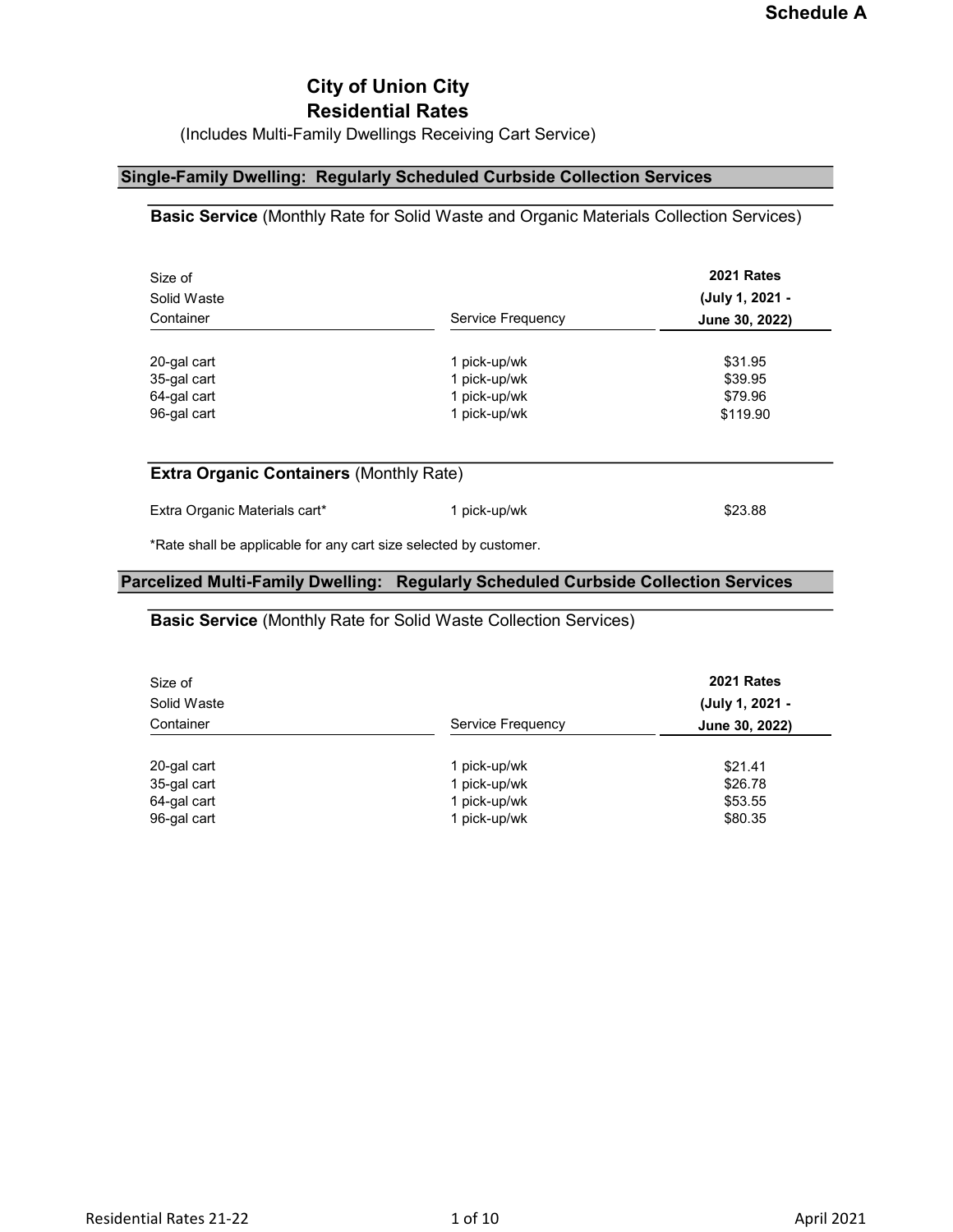## City of Union City Residential Rates

(Includes Multi-Family Dwellings Receiving Cart Service)

## Extra Pick-Ups/On-Call Collection Services (Rate per pick-up) for Single-Family and Parcelized Multi-Family Customers

|                                                                                                                       |                                                                   | <b>2021 Rates</b> |
|-----------------------------------------------------------------------------------------------------------------------|-------------------------------------------------------------------|-------------------|
|                                                                                                                       |                                                                   | (July 1, 2021 -   |
| Type of Service                                                                                                       | <b>Additional Description</b>                                     | June 30, 2022)    |
| Extra 32-gal bag of Organic Materials<br>collected on customer's regularly scheduled<br>collection day                |                                                                   | \$26.79           |
| Extra 32-gal bag of Solid Waste collected on<br>customer's regularly scheduled collection day                         |                                                                   | \$26.79           |
| Extra 32-gal bag of Solid Waste collected on a<br>day other than the customer's regularly<br>scheduled collection day |                                                                   | \$52.22           |
| Bulky Item Pickup fee for up to two items<br>(applies to pickups in excess of two cleanup<br>collections per year)    |                                                                   | \$89.53           |
| Bulky Item Pickup fee for each additional item                                                                        | Applies to pickups in excess of 2<br>cleanup collections per year | \$29.87           |
| Additional Bulky Item Pickup fee for each<br>appliance containing refrigerants                                        | Applies to pickups in excess of 2<br>cleanup collections per year | \$69.63           |

## Miscellaneous Services (Rate per event) for Single-Family and Parcelized Multi-Family Customers

| Type of Service       | <b>Additional Description</b>                                                                                                                                   | <b>2021 Rates</b><br>(July 1, 2021 -<br>June 30, 2022) |
|-----------------------|-----------------------------------------------------------------------------------------------------------------------------------------------------------------|--------------------------------------------------------|
| 6-yard bin            | Maximum 3-day rental.<br>Homeowner may not place dirt,<br>rocks, concrete, construction<br>materials, tires, engine parts or<br>hazardous materials in the bin. | \$332.26                                               |
| Cart delivery/pick-up | Extra fee paid if customer<br>requests a change in Cart size<br>more than once per year                                                                         | \$69.63                                                |
| Cart replacement      | Extra fee paid if customer<br>requires Cart replacement (one<br>replacement per year at no cost)                                                                | \$129.34                                               |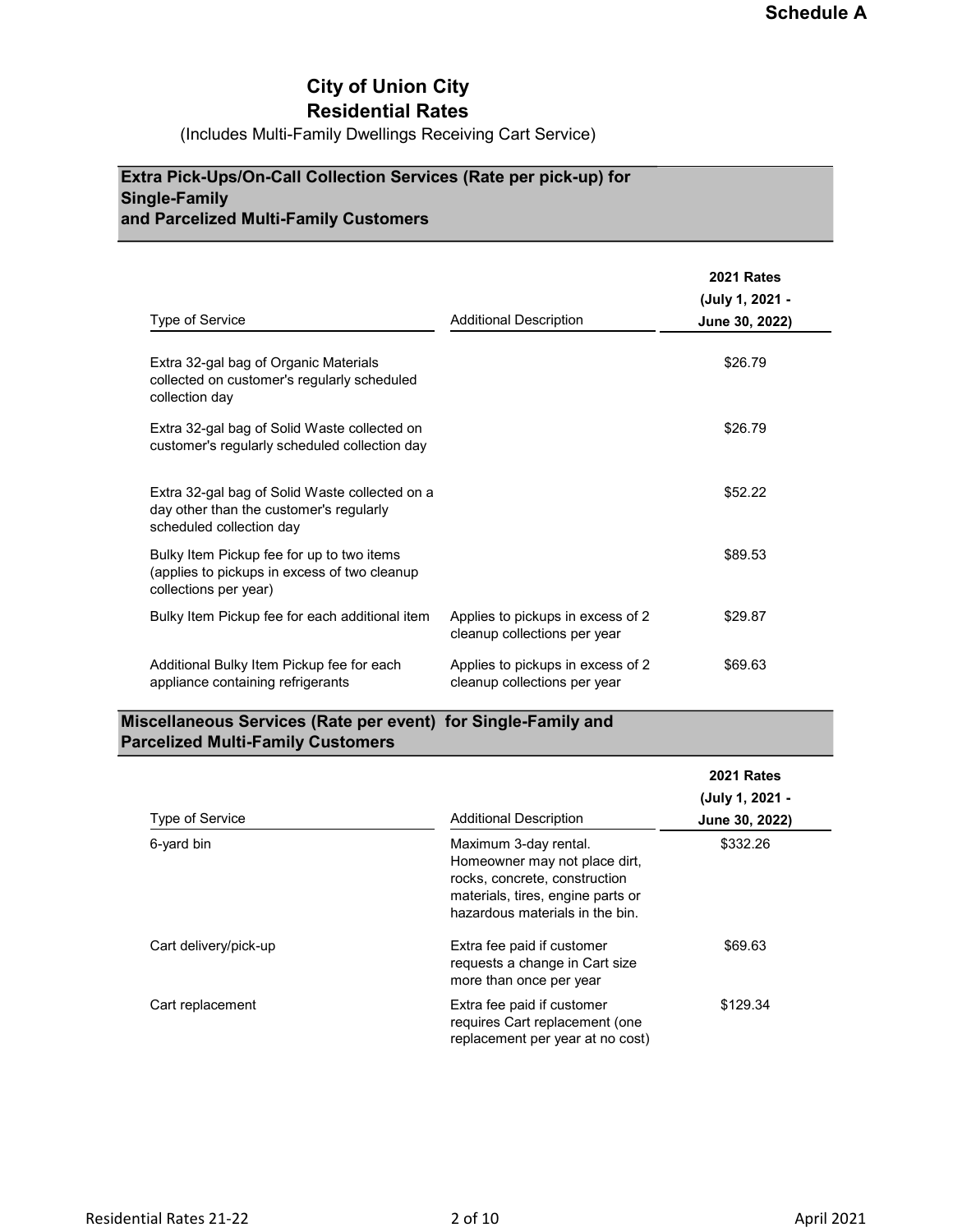### City of Union City Commercial Rates (Includes Multi-Family Dwellings Receiving Bin Service)

| Type of Service                          | Receptacle                                                   | Service Frequency<br>(Pick-Ups/Week) | 2021 Rates<br>(July 1, 2021 -<br>June 30, 2022) |
|------------------------------------------|--------------------------------------------------------------|--------------------------------------|-------------------------------------------------|
|                                          | Regularly Scheduled Solid Waste Cart Services (Monthly Rate) |                                      |                                                 |
|                                          |                                                              |                                      |                                                 |
| Solid Waste                              | 35-gallon cart                                               | 1                                    | \$40.14                                         |
|                                          | 64-gallon cart                                               | 1                                    | \$80.33                                         |
|                                          | 96-gallon cart                                               | 1                                    | \$120.47                                        |
|                                          | 35-gallon cart*                                              | 1                                    | \$26.78                                         |
| *Tropics Mobile Home Park Customers Only |                                                              |                                      |                                                 |
|                                          | Regularly Scheduled Solid Waste Bin Services (Monthly Rate)  |                                      |                                                 |
| Solid Waste                              | 1 cubic yard container                                       | $\mathbf{1}$                         | \$165.98                                        |
|                                          |                                                              | 2                                    | \$331.98                                        |
|                                          |                                                              | 3                                    | \$458.43                                        |
|                                          |                                                              | 4                                    | \$584.87                                        |
|                                          |                                                              | 5                                    | \$814.58                                        |
|                                          |                                                              | 6                                    | \$840.10                                        |
| Solid Waste                              | 2 cubic yard container                                       | $\mathbf{1}$                         | \$311.07                                        |
|                                          |                                                              | 2                                    | \$564.30                                        |
|                                          |                                                              | 3                                    | \$817.65                                        |
|                                          |                                                              | 4                                    | \$1,070.91                                      |
|                                          |                                                              | 5                                    | \$1,324.15                                      |
|                                          |                                                              | 6                                    | \$1,579.79                                      |
| Solid Waste                              | 3 cubic yard container                                       | $\mathbf{1}$                         | \$434.94                                        |
|                                          |                                                              | 2                                    | \$810.16                                        |
|                                          |                                                              | 3                                    | \$1,185.35                                      |
|                                          |                                                              | 4                                    | \$1,560.48                                      |
|                                          |                                                              | 5                                    | \$1,935.51                                      |
|                                          |                                                              | 6                                    | \$2,310.82                                      |
|                                          |                                                              |                                      |                                                 |
| Solid Waste                              | 4 cubic yard container                                       | $\mathbf{1}$                         | \$563.75                                        |
|                                          |                                                              | $\overline{c}$                       | \$1,057.81                                      |
|                                          |                                                              | 3                                    | \$1,551.80                                      |
|                                          |                                                              | 4                                    | \$2,045.94                                      |
|                                          |                                                              | 5                                    | \$2,539.97                                      |
|                                          |                                                              | 6                                    | \$3,034.01                                      |
| Solid Waste                              | 6 cubic yard container                                       | 1                                    | \$842.44                                        |
|                                          |                                                              | $\overline{c}$                       | \$1,583.47                                      |
|                                          |                                                              | 3                                    | \$2,324.47                                      |
|                                          |                                                              | 4                                    | \$3,065.55                                      |
|                                          |                                                              | 5                                    | \$3,806.57                                      |
|                                          |                                                              | 6                                    | \$4,547.64                                      |
| Solid Waste                              | 7 cubic yard container                                       | 1                                    | \$965.94                                        |
|                                          |                                                              | $\overline{\mathbf{c}}$              | \$1,830.46                                      |
|                                          |                                                              | 3                                    | \$2,694.96                                      |
|                                          |                                                              | 4                                    | \$3,863.68                                      |
|                                          |                                                              | 5                                    | \$4,424.14                                      |
|                                          |                                                              | 6                                    | \$5,288.58                                      |
| Solid Waste                              | 8 cubic yard container                                       | $\mathbf{1}$                         | \$1,118.24                                      |
|                                          |                                                              | $\sqrt{2}$                           | \$2,106.28                                      |
|                                          |                                                              | 3                                    | \$3,094.30                                      |
|                                          |                                                              | 4                                    | \$4,198.28                                      |
|                                          |                                                              | 5                                    | \$5,070.50                                      |
|                                          |                                                              | 6                                    | \$6,058.56                                      |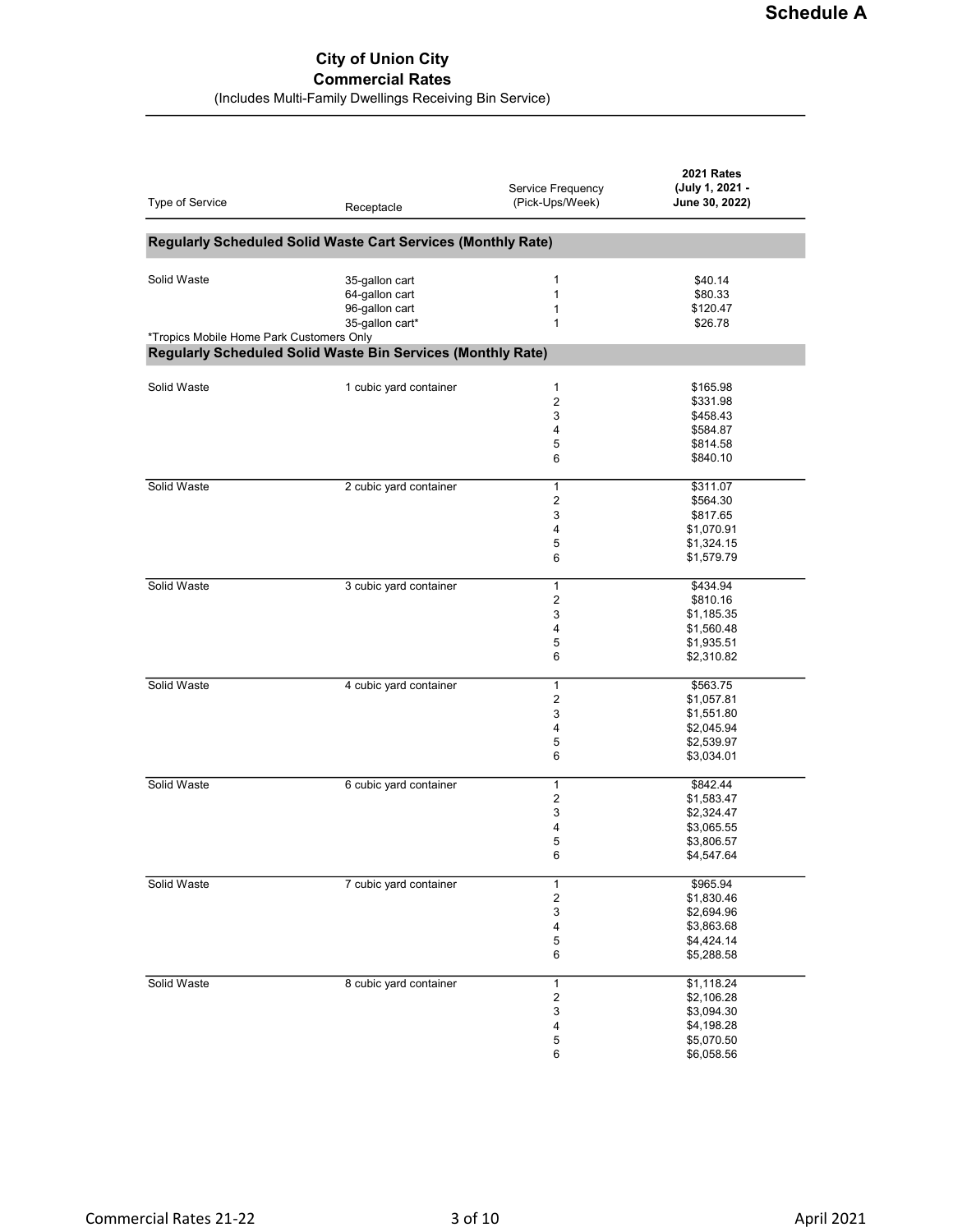## Commercial Rates

(Includes Multi-Family Dwellings Receiving Bin Service)

Regularly Scheduled Recyclable Materials Bin Services (Monthly Rate)

| Recyclable Materials | 1 cubic yard container | 1                       | \$99.58    |
|----------------------|------------------------|-------------------------|------------|
|                      |                        | $\overline{2}$          | \$199.18   |
|                      |                        | 3                       | \$275.04   |
|                      |                        | 4                       | \$350.93   |
|                      |                        | 5                       | \$488.74   |
|                      |                        | 6                       | \$504.06   |
|                      |                        |                         |            |
| Recyclable Materials | 2 cubic yard container | $\mathbf{1}$            | \$186.66   |
|                      |                        | $\sqrt{2}$              | \$338.59   |
|                      |                        | 3                       | \$490.60   |
|                      |                        | 4                       | \$642.55   |
|                      |                        | 5                       | \$794.49   |
|                      |                        | 6                       | \$947.87   |
| Recyclable Materials | 3 cubic yard container | $\mathbf{1}$            | \$260.95   |
|                      |                        | 2                       | \$486.09   |
|                      |                        | 3                       | \$711.20   |
|                      |                        | 4                       | \$936.28   |
|                      |                        | 5                       | \$1,161.30 |
|                      |                        | 6                       | \$1,386.50 |
| Recyclable Materials | 4 cubic yard container | $\mathbf{1}$            | \$338.25   |
|                      |                        | 2                       | \$634.68   |
|                      |                        | 3                       | \$931.09   |
|                      |                        | 4                       | \$1,227.57 |
|                      |                        | 5                       | \$1,523.98 |
|                      |                        | 6                       | \$1,820.40 |
| Recyclable Materials | 6 cubic yard container | $\mathbf{1}$            | \$505.46   |
|                      |                        | $\overline{\mathbf{c}}$ | \$950.09   |
|                      |                        | 3                       | \$1,394.69 |
|                      |                        | 4                       | \$1,839.32 |
|                      |                        | 5                       | \$2,283.94 |
|                      |                        | 6                       | \$2,728.59 |
|                      |                        |                         |            |
| Recyclable Materials | 7 cubic yard container | $\mathbf{1}$            | \$579.58   |
|                      |                        | 2                       | \$1,098.29 |
|                      |                        | 3                       | \$1,616.98 |
|                      |                        | 4                       | \$2,318.22 |
|                      |                        | 5                       | \$2,654.47 |
|                      |                        | 6                       | \$3,173.14 |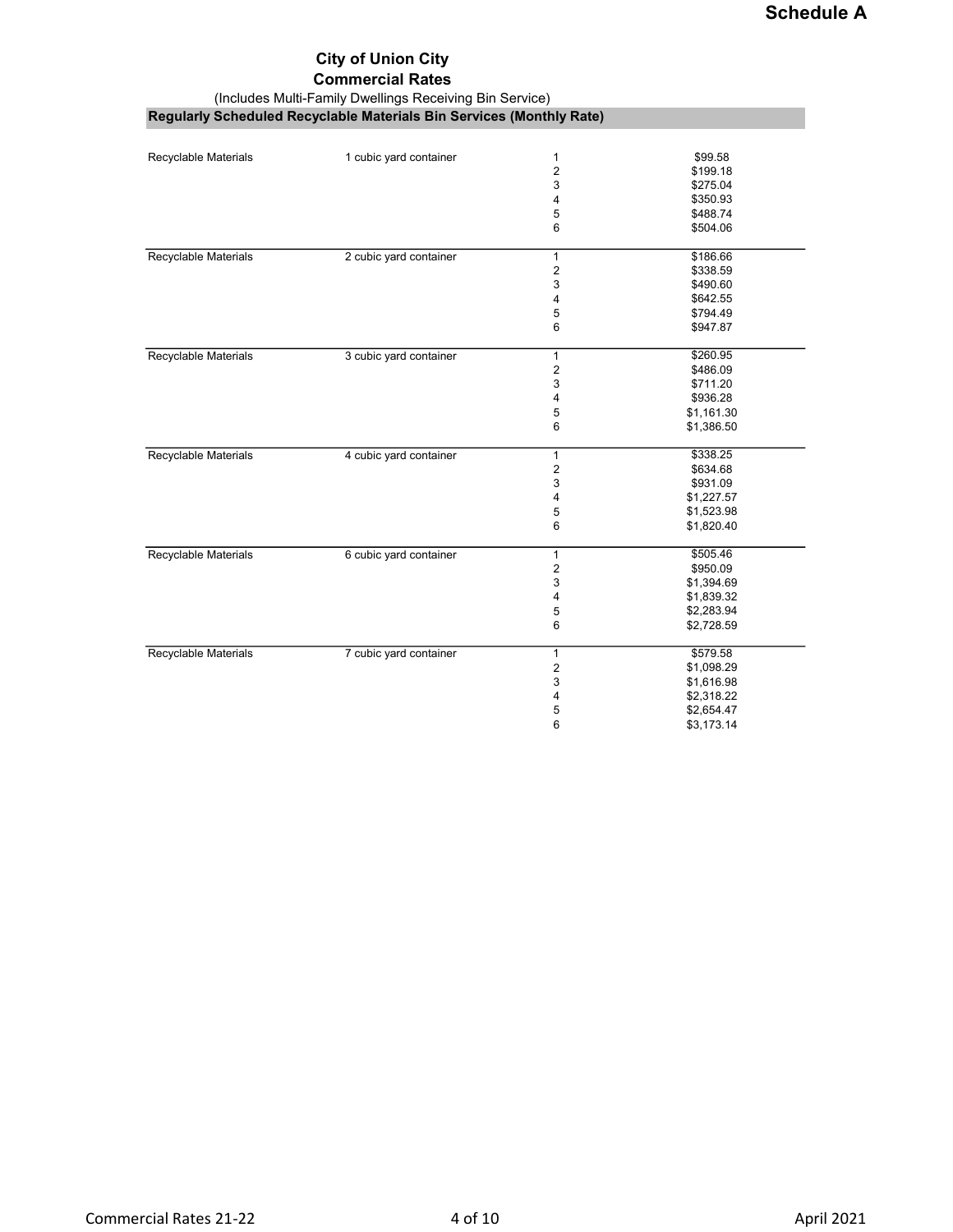Commercial Rates

(Includes Multi-Family Dwellings Receiving Bin Service)

Non-Parcelized Multi-Family Dwelling:

|                      | Regularly Scheduled Recyclable Materials Services (Monthly Rate)  |                   |                          |
|----------------------|-------------------------------------------------------------------|-------------------|--------------------------|
| Recyclable Materials | <b>Various Bin Sizes</b>                                          | Per Dwelling Unit | \$7.56                   |
|                      | Regularly Scheduled Organic Materials Services (Monthly Rate)     |                   |                          |
| Organics             | 64-gallon cart                                                    | $\mathbf{1}$      | \$48.20                  |
|                      |                                                                   | $\overline{c}$    | \$96.38                  |
|                      |                                                                   | 3                 | \$144.58                 |
|                      |                                                                   | 4                 | \$192.78                 |
|                      |                                                                   | 5                 | \$240.96                 |
|                      |                                                                   | 6                 | \$289.17                 |
| Organics             | 1 cubic yard container                                            | 1                 | \$99.58                  |
|                      |                                                                   | 2                 | \$199.18                 |
|                      |                                                                   | 3                 | \$275.04                 |
|                      |                                                                   | 4                 | \$350.93                 |
|                      |                                                                   | 5                 | \$488.74                 |
|                      |                                                                   | 6                 | \$504.06                 |
| Organics             | 2 cubic yard container                                            | 1                 | \$186.66                 |
|                      |                                                                   | 2                 | \$338.59                 |
|                      |                                                                   | 3                 | \$490.60                 |
|                      |                                                                   | 4                 | \$642.55                 |
|                      |                                                                   | 5                 | \$794.49                 |
|                      |                                                                   | 6                 | \$947.87                 |
| Organics             | 3 cubic yard container                                            | 1                 | \$260.95                 |
|                      |                                                                   | 2                 | \$486.09                 |
|                      |                                                                   | 3                 | \$711.20                 |
|                      |                                                                   | 4                 | \$936.28                 |
|                      |                                                                   | 5                 | \$1,161.30               |
|                      |                                                                   | 6                 | \$1,386.50               |
| Organics             | 4 cubic yard container                                            | 1                 | \$338.25                 |
|                      |                                                                   | 2                 | \$634.68                 |
|                      |                                                                   | 3                 | \$931.09                 |
|                      |                                                                   | 4                 | \$1,227.57               |
|                      |                                                                   | 5<br>6            | \$1,523.98<br>\$1,820.40 |
|                      | Regularly Scheduled Green Waste Materials Services (Monthly Rate) |                   |                          |
|                      |                                                                   |                   |                          |
| Green Waste          | 64-gallon cart                                                    | $\mathbf{1}$      | \$60.25                  |
|                      |                                                                   | $\overline{c}$    | \$120.50                 |
|                      |                                                                   | 3                 | \$166.40                 |
|                      |                                                                   | 4                 | \$212.30                 |
|                      |                                                                   | 5                 | \$295.68                 |
| Green Waste          | 96-galllon cart                                                   | $\mathbf{1}$      | \$90.34                  |
|                      |                                                                   | $\sqrt{2}$        | \$180.71                 |
|                      |                                                                   | 3                 | \$249.54                 |
|                      |                                                                   | 4                 | \$318.38                 |
|                      |                                                                   | 5                 | \$443.42                 |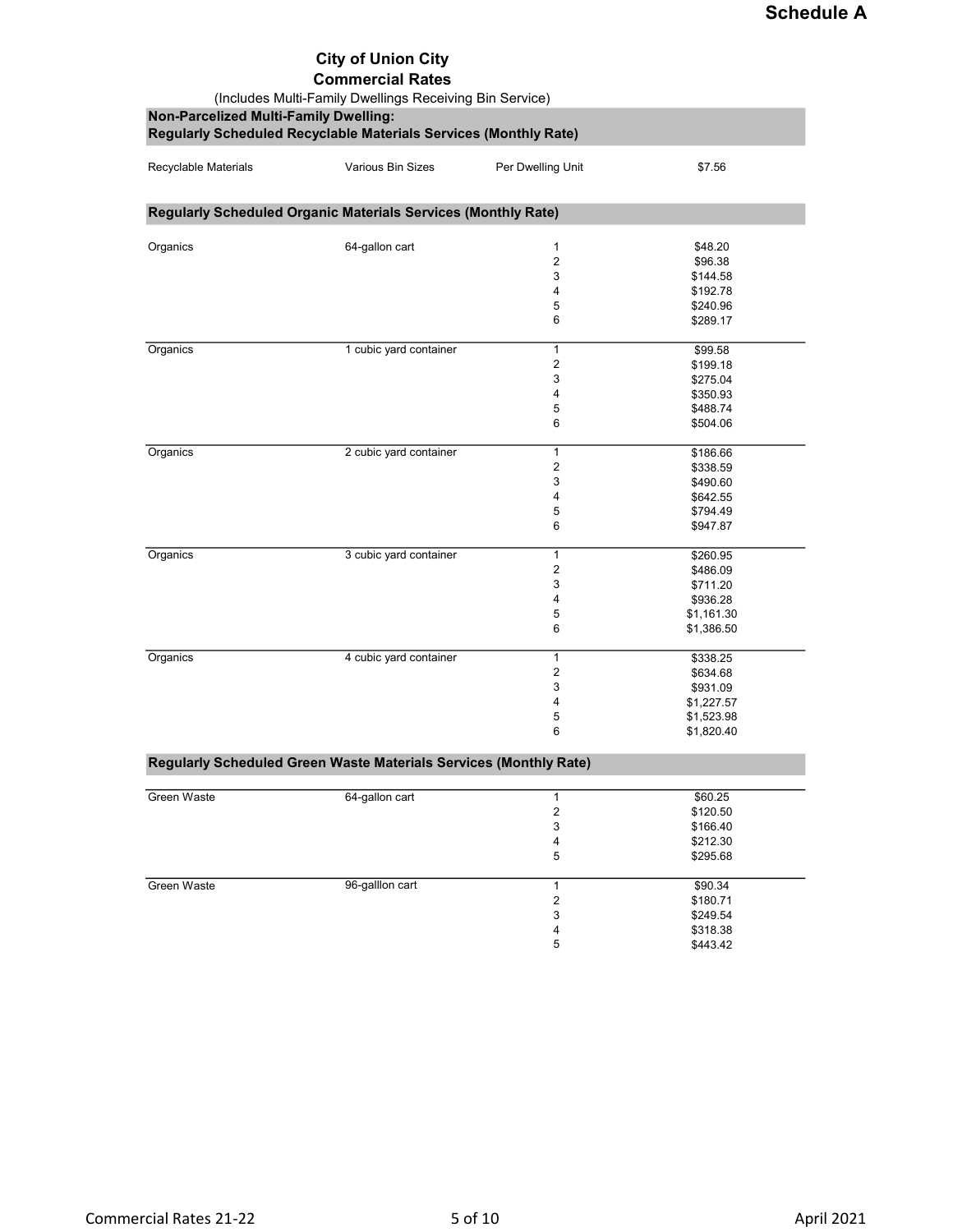### City of Union City Commercial Rates

(Includes Multi-Family Dwellings Receiving Bin Service)

| Regularly Scheduled Solid Waste Front Load Compactor Services                                                                                 | $(11010000 \text{ m}00000)$ and $(110000000)$ and $(10000000)$ |                        |          |
|-----------------------------------------------------------------------------------------------------------------------------------------------|----------------------------------------------------------------|------------------------|----------|
| Compacted rate per yard                                                                                                                       |                                                                | Per-Occurrence,        |          |
|                                                                                                                                               |                                                                | Per-Cubic-Yard Rate*   | \$58.39  |
|                                                                                                                                               |                                                                |                        |          |
| * For example,                                                                                                                                |                                                                |                        |          |
| If a customer has 2 cubic yard compactor bin service, 2 times per week, then monthly rate = $2 \times 2 \times $58.39 \times 4.33 = $1011.31$ |                                                                |                        |          |
| If a customer has 3 cubic yard compactor bin service, 1 time per week, then monthly rate = $3 \times 1 \times $58.39 \times 4.33 = $758.49$   |                                                                |                        |          |
| Regularly Scheduled Recyclable Materials Front Load Compactor Services                                                                        |                                                                |                        |          |
| Compacted rate per yard                                                                                                                       |                                                                | Per-Occurrence,        |          |
|                                                                                                                                               |                                                                | Per-Cubic-Yard Rate*   | \$14.60  |
|                                                                                                                                               |                                                                |                        |          |
| * For example,                                                                                                                                |                                                                |                        |          |
| If a customer has 2 cubic yard compactor bin service, 2 times per week, then monthly rate = $2 \times 2 \times $14.6 \times 4.33 = $252.87$   |                                                                |                        |          |
| If a customer has 3 cubic yard compactor bin service, 1 time per week, then monthly rate = $3 \times 1 \times $14.6 \times 4.33 = $189.65$    |                                                                |                        |          |
| Regularly Scheduled Organic Materials Front Load Compactor Services                                                                           |                                                                |                        |          |
| Compacted rate per yard                                                                                                                       |                                                                | Per-Occurrence.        |          |
|                                                                                                                                               |                                                                | Per-Cubic-Yard Rate*   | \$49.83  |
| * For example,                                                                                                                                |                                                                |                        |          |
| If a customer has 2 cubic yard compactor bin service, 2 times per week, then monthly rate = $2 \times 2 \times $49.83 \times 4.33 = $863.06$  |                                                                |                        |          |
| If a customer has 3 cubic yard compactor bin service, 1 time per week, then monthly rate = $3 \times 1 \times $49.83 \times 4.33 = $647.29$   |                                                                |                        |          |
|                                                                                                                                               |                                                                |                        |          |
| Additional Solid Waste Pick-Ups/On-Call Collection (Per Occurrence)                                                                           |                                                                |                        |          |
| Additional Solid Waste bin collected                                                                                                          | 1 cubic yard container                                         | Per-Occurrence         |          |
| on customer's regularly scheduled                                                                                                             |                                                                | Rate                   | \$29.22  |
| collection day                                                                                                                                | 2 cubic yard container                                         | Per-Occurrence         | \$58.38  |
|                                                                                                                                               | 3 cubic yard container                                         | Rate<br>Per-Occurrence |          |
|                                                                                                                                               |                                                                | Rate                   | \$86.62  |
|                                                                                                                                               | 4 cubic yard container                                         | Per-Occurrence         | \$114.12 |
|                                                                                                                                               |                                                                | Rate<br>Per-Occurrence |          |
|                                                                                                                                               | 6 cubic yard container                                         | Rate                   | \$171.08 |
|                                                                                                                                               | 7 cubic yard container                                         | Per-Occurrence         | \$199.67 |
|                                                                                                                                               | 8 cubic yard container                                         | Rate<br>Per-Occurrence |          |
|                                                                                                                                               |                                                                | Rate                   | \$228.18 |
|                                                                                                                                               |                                                                |                        |          |
| Additional Solid Waste bin collected                                                                                                          | 1 cubic yard container                                         | Per-Occurrence<br>Rate | \$68.67  |
| on a day other than the customer's<br>regularly scheduled collection day                                                                      | 2 cubic yard container                                         | Per-Occurrence         |          |
|                                                                                                                                               |                                                                | Rate                   | \$97.94  |
|                                                                                                                                               | 3 cubic yard container                                         | Per-Occurrence<br>Rate | \$126.41 |
|                                                                                                                                               | 4 cubic yard container                                         | Per-Occurrence         |          |
|                                                                                                                                               |                                                                | Rate                   | \$153.98 |
|                                                                                                                                               | 6 cubic yard container                                         | Per-Occurrence<br>Rate | \$211.24 |
|                                                                                                                                               | 7 cubic yard container                                         | Per-Occurrence         |          |
|                                                                                                                                               |                                                                | Rate                   | \$239.56 |
|                                                                                                                                               | 8 cubic yard container                                         | Per-Occurrence<br>Rate | \$273.78 |
|                                                                                                                                               |                                                                |                        |          |
| Extra can or bag of Solid Waste                                                                                                               | 35-gal can or bag                                              | Per-Occurrence         | \$34.77  |
| collected on customer's regularly<br>scheduled collection day                                                                                 | 64-gal can or bag                                              | Rate<br>Per-Occurrence |          |
|                                                                                                                                               |                                                                | Rate                   | \$54.69  |
|                                                                                                                                               | 96-gal can or bag                                              | Per-Occurrence         |          |
|                                                                                                                                               |                                                                | Rate                   | \$69.00  |
| Extra can or bag of Solid Waste                                                                                                               | 35-gal can or bag                                              | Per-Occurrence         |          |
| collected on a day other than the                                                                                                             |                                                                | Rate                   | \$60.96  |
| customer's regularly scheduled                                                                                                                | 64-gal can or bag                                              | Per-Occurrence         | \$80.91  |
| collection day                                                                                                                                |                                                                | Rate                   |          |

96-gal can or bag Per- Occurrence<br>Rate

 $$95.14$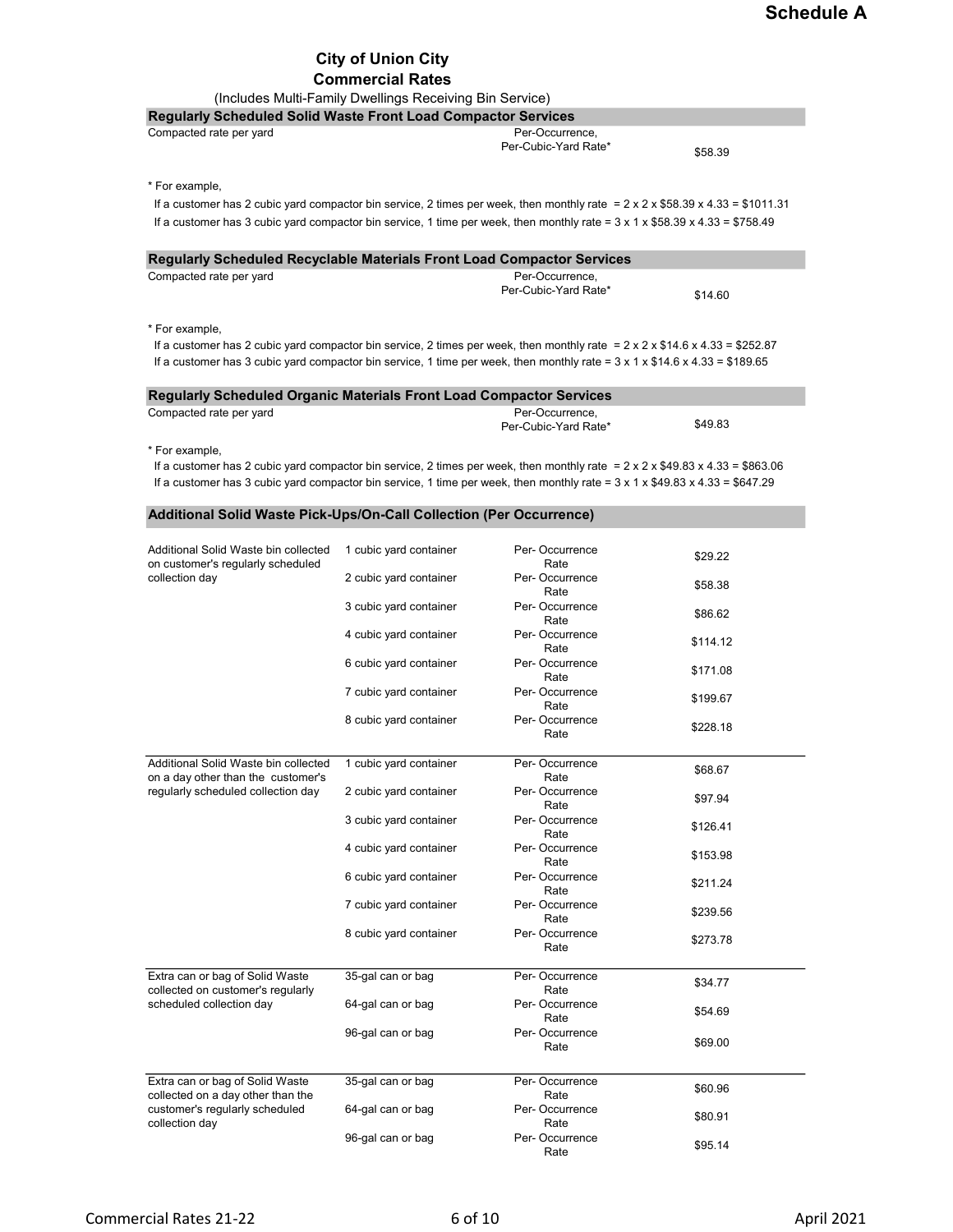# Commercial Rates

|                                                                              | (Includes Multi-Family Dwellings Receiving Bin Service) |                        |          |
|------------------------------------------------------------------------------|---------------------------------------------------------|------------------------|----------|
| Additional Recyclable Materials Pick-Ups/On-Call Collection (Per Occurrence) |                                                         |                        |          |
|                                                                              |                                                         |                        |          |
| Additional Recyclable Materials bin<br>collected on customer's regularly     | 1 cubic yard container                                  | Per-Occurrence<br>Rate | \$17.53  |
| scheduled collection day                                                     | 2 cubic yard container                                  | Per-Occurrence<br>Rate | \$35.03  |
|                                                                              | 3 cubic yard container                                  | Per-Occurrence<br>Rate | \$51.97  |
|                                                                              | 4 cubic yard container                                  | Per-Occurrence<br>Rate | \$68.49  |
|                                                                              | 6 cubic yard container                                  | Per-Occurrence<br>Rate | \$102.65 |
|                                                                              | 7 cubic yard container                                  | Per-Occurrence<br>Rate | \$119.80 |
| Additional Recyclable Materials bin<br>collected on a day other than the     | 1 cubic yard container                                  | Per-Occurrence<br>Rate | \$41.19  |
| customer's regularly scheduled<br>collection day                             | 2 cubic yard container                                  | Per-Occurrence<br>Rate | \$58.78  |
|                                                                              | 3 cubic yard container                                  | Per-Occurrence<br>Rate | \$75.85  |
|                                                                              | 4 cubic yard container                                  | Per-Occurrence<br>Rate | \$92.38  |
|                                                                              | 6 cubic yard container                                  | Per-Occurrence<br>Rate | \$126.75 |
|                                                                              | 7 cubic yard container                                  | Per-Occurrence<br>Rate | \$143.73 |
| Extra can or bag of Recyclable<br>Materials collected on customer's          | 35-gal can or bag                                       | Per-Occurrence<br>Rate | \$20.86  |
| regularly scheduled collection day                                           | 64-gal can or bag                                       | Per-Occurrence<br>Rate | \$32.82  |
|                                                                              | 96-gal can or bag                                       | Per-Occurrence<br>Rate | \$41.41  |
| Extra can or bag of Recyclable<br>Materials collected on a day other         | 35-gal can or bag                                       | Per-Occurrence<br>Rate | \$36.57  |
| than the customer's regularly<br>scheduled collection day                    | 64-gal can or bag                                       | Per-Occurrence<br>Rate | \$48.55  |
|                                                                              | 96-gal can or bag                                       | Per-Occurrence<br>Rate | \$57.10  |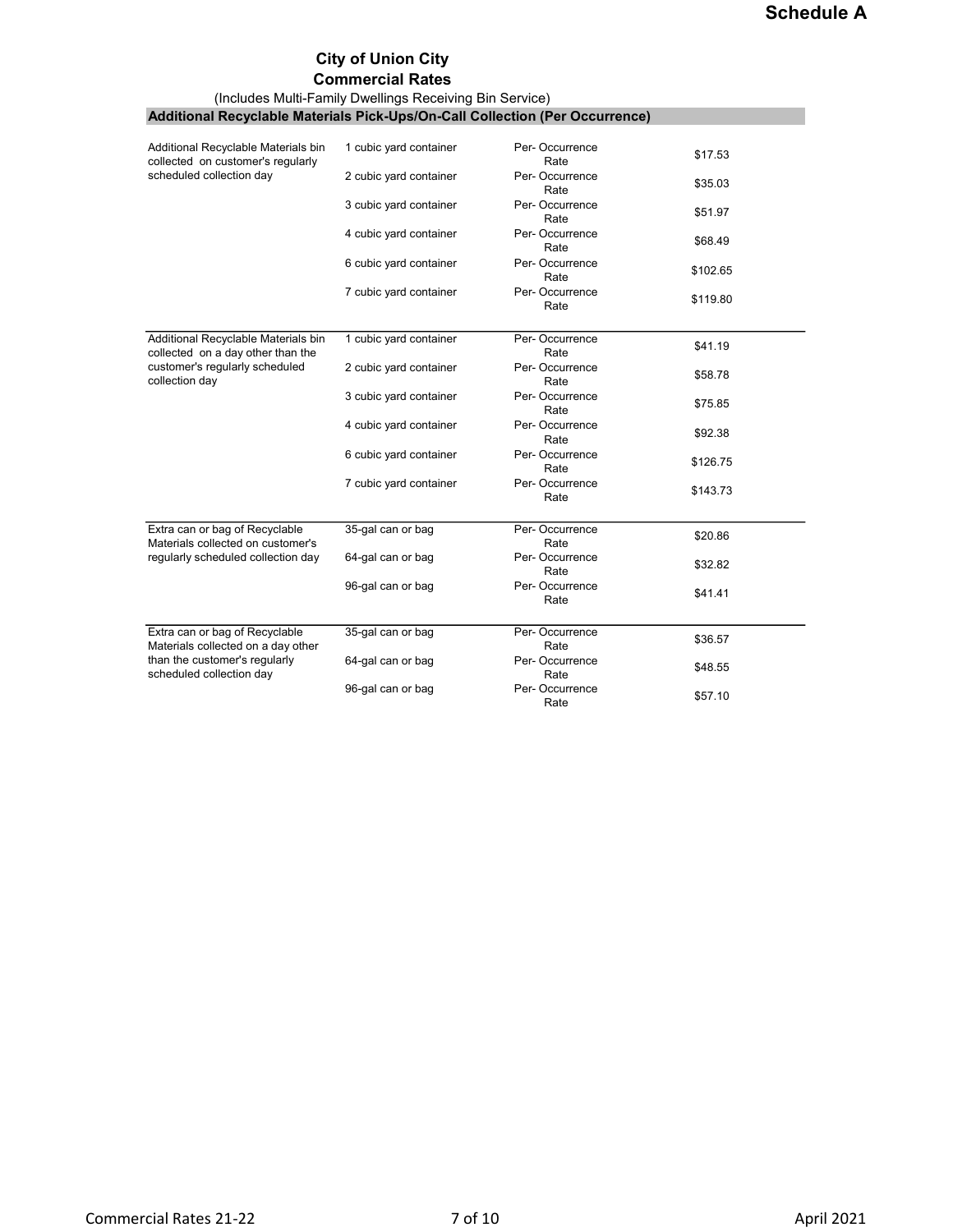#### Commercial Rates

(Includes Multi-Family Dwellings Receiving Bin Service)

| <b>Additional Organic Materials Pick-Ups/On-Call Collection (Per Occurrence)</b>                        |                                                                                 |                                                                                                                       |          |
|---------------------------------------------------------------------------------------------------------|---------------------------------------------------------------------------------|-----------------------------------------------------------------------------------------------------------------------|----------|
|                                                                                                         |                                                                                 |                                                                                                                       |          |
| Additional Organic Materials collected 64-gal cart<br>on customer's regularly scheduled                 |                                                                                 | Per-Occurrence<br>Rate                                                                                                | \$17.53  |
| collection day                                                                                          | 1 cubic yard container                                                          | Per-Occurrence<br>Rate                                                                                                | \$35.03  |
|                                                                                                         | 2 cubic yard container                                                          | Per-Occurrence<br>Rate                                                                                                | \$51.97  |
|                                                                                                         | 3 cubic yard container                                                          | Per-Occurrence<br>Rate                                                                                                | \$68.49  |
|                                                                                                         | 4 cubic yard container                                                          | Per-Occurrence<br>Rate                                                                                                | \$102.65 |
| Additional Organic Materials collected 64-gal cart<br>on a day other than the customer's                |                                                                                 | Per-Occurrence<br>Rate                                                                                                | \$41.19  |
| regularly scheduled collection day                                                                      | 1 cubic yard container                                                          | Per-Occurrence<br>Rate                                                                                                | \$58.78  |
|                                                                                                         | 2 cubic yard container                                                          | Per-Occurrence<br>Rate                                                                                                | \$75.85  |
|                                                                                                         | 3 cubic yard container                                                          | Per-Occurrence<br>Rate                                                                                                | \$92.38  |
|                                                                                                         | 4 cubic yard container                                                          | Per-Occurrence<br>Rate                                                                                                | \$126.75 |
| <b>Miscellaneous Charges</b>                                                                            |                                                                                 |                                                                                                                       |          |
| Hasp & lock for bin, one time charge                                                                    | Not Applicable                                                                  | Per-Occurrence<br>Rate                                                                                                | \$268.93 |
| Replace lock                                                                                            | Not Applicable                                                                  | Per-Occurrence<br>Rate                                                                                                | \$51.54  |
| Steam cleaning                                                                                          | Not Applicable                                                                  | Per-Occurrence<br>Rate                                                                                                | \$144.31 |
| Bin delivery/pick-up                                                                                    | Not Applicable                                                                  | Extra fee paid if<br>customer requests a<br>change in Bin size<br>more than once per                                  | \$179.93 |
| Non-Parcelized Multi-Family<br>Dwellings - Additional Bulky Item<br>Pickup fee for each major appliance | Not Applicable                                                                  | Per-Occurrence<br>Rate                                                                                                | \$69.63  |
| Bin push/pull charge                                                                                    | 10- feet increments from<br>permanent placement of<br>container to service area | Based on Weekly<br>Service Frequency Per<br>10 Feet (e.g. 2yd 2 x<br>/wk = $2 \times$ Rate; 3 yd<br>$1x/wk = 1x Rate$ | \$20.02  |
| Lock/unlock charge                                                                                      | Not Applicable                                                                  | Per-Occurrence<br>Rate                                                                                                | \$20.02  |
| Lock/unlock charge with push/pull<br>charge                                                             | Not Applicable                                                                  | Per Weekly Service<br>Frequency                                                                                       | \$5.00   |
| Overage charge (after issuance of<br>warning notice)                                                    | Various Bin Sizes; All<br><b>Material Types</b>                                 | Per-Occurrence<br>Rate                                                                                                | \$45.71  |

Note: Miscellaneous charges listed on the residential rate sheet apply to commercial customers as appropriate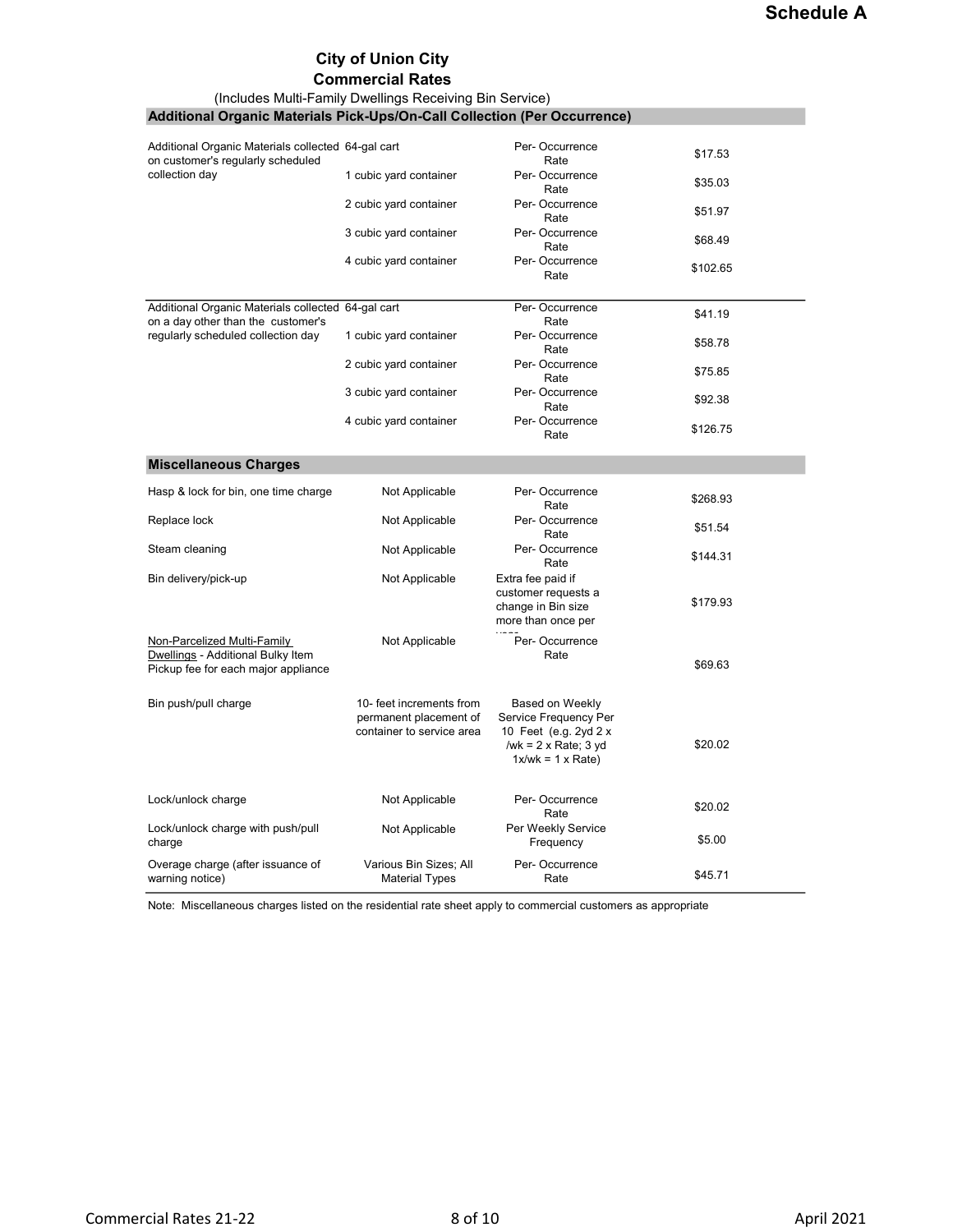#### City of Union City Drop-Box Rates

| <b>Type of Service</b>                                                                                                                                     | Receptacle                                       | Rate Information                             | <b>2021 Rates</b><br>(July 1, 2021 -<br>June 30, 2022) |
|------------------------------------------------------------------------------------------------------------------------------------------------------------|--------------------------------------------------|----------------------------------------------|--------------------------------------------------------|
| <b>Regularly Scheduled Collection Service</b>                                                                                                              |                                                  |                                              |                                                        |
| (Per Pull/Return Rate not including initial delivery fee which is charged separately)                                                                      |                                                  |                                              |                                                        |
| Solid waste                                                                                                                                                | 6 cubic yard drop box                            | Per Pull/Return Rate                         | \$473.18                                               |
| Solid waste                                                                                                                                                | 14 cubic yard drop box                           | Per Pull/Return Rate                         | \$473.18                                               |
| Solid waste                                                                                                                                                | 20 cubic yard drop box                           | Per Pull/Return Rate                         | \$676.03                                               |
| Solid waste                                                                                                                                                | 30 cubic yard drop box                           | Per Pull/Return Rate                         | \$1,001.29                                             |
| Solid waste                                                                                                                                                | 40 cubic yard drop box                           | Per Pull/Return Rate                         | \$1,335.02                                             |
| Recyclable materials                                                                                                                                       | 6 cubic yard drop box                            | Per Pull/Return Rate                         | \$283.90                                               |
| Recyclable materials                                                                                                                                       | 14 cubic yard drop box                           | Per Pull/Return Rate                         | \$283.90                                               |
| Recyclable materials                                                                                                                                       | 20 cubic yard drop box                           | Per Pull/Return Rate                         | \$405.62                                               |
| Recyclable materials                                                                                                                                       | 30 cubic yard drop box                           | Per Pull/Return Rate                         | \$600.77                                               |
| Recyclable materials                                                                                                                                       | 40 cubic yard drop box                           | Per Pull/Return Rate                         | \$801.00                                               |
| Green waste materials                                                                                                                                      | 6 cubic yard drop box                            | Per Pull/Return Rate                         | \$402.20                                               |
| Green waste materials                                                                                                                                      | 14 cubic yard drop box                           | Per Pull/Return Rate                         | \$402.20                                               |
| Green waste materials                                                                                                                                      | 20 cubic yard drop box                           | Per Pull/Return Rate                         | \$574.63                                               |
| Green waste materials                                                                                                                                      | 30 cubic yard drop box                           | Per Pull/Return Rate                         | \$851.10                                               |
| Green waste materials                                                                                                                                      | 40 cubic yard drop box                           | Per Pull/Return Rate                         | \$1,134.76                                             |
| Organic materials                                                                                                                                          | 6 cubic yard drop box                            | Per Pull/Return Rate                         | \$402.20                                               |
| <b>On-Call Collection Service</b>                                                                                                                          |                                                  |                                              |                                                        |
| (Per Pull Rate includes delivery fee; does not including demurrage fee which is charged separately)                                                        |                                                  |                                              |                                                        |
| Solid waste                                                                                                                                                | 6 cubic yard drop box                            | Per Pull Rate                                | \$584.53                                               |
| Solid waste                                                                                                                                                | 14 cubic yard drop box                           | Per Pull Rate                                | \$584.53                                               |
| Solid waste                                                                                                                                                | 20 cubic yard drop box                           | Per Pull Rate                                | \$787.31                                               |
| Solid waste                                                                                                                                                | 30 cubic yard drop box                           | Per Pull Rate                                | \$1,112.59                                             |
| Solid waste                                                                                                                                                | 40 cubic yard drop box                           | Per Pull Rate                                | \$1,446.31                                             |
| Recyclable materials                                                                                                                                       | 6 cubic yard drop box                            | Per Pull Rate                                | \$350.71                                               |
| Recyclable materials                                                                                                                                       | 14 cubic yard drop box                           | Per Pull Rate                                | \$350.71                                               |
| Recyclable materials                                                                                                                                       | 20 cubic yard drop box                           | Per Pull Rate                                | \$472.39                                               |
| Recyclable materials                                                                                                                                       | 30 cubic yard drop box                           | Per Pull Rate                                | \$667.56                                               |
| Recyclable materials                                                                                                                                       | 40 cubic yard drop box                           | Per Pull Rate                                | \$867.79                                               |
| Green waste materials                                                                                                                                      | 6 cubic yard drop box                            | Per Pull Rate                                | \$496.85                                               |
| Green waste materials                                                                                                                                      | 14 cubic yard drop box                           | Per Pull Rate                                | \$496.85                                               |
| Green waste materials                                                                                                                                      | 20 cubic yard drop box                           | Per Pull Rate                                | \$669.22                                               |
| Green waste materials                                                                                                                                      | 30 cubic yard drop box                           | Per Pull Rate                                | \$945.71                                               |
| Green waste materials                                                                                                                                      | 40 cubic yard drop box                           | Per Pull Rate                                | \$1,229.36                                             |
| Regularly Scheduled Compactor Service - Customer Owned Compactors<br>(Per Pull/Return Rate not including initial delivery fee which is charged separately) |                                                  |                                              |                                                        |
|                                                                                                                                                            |                                                  |                                              |                                                        |
| Solid waste and organics                                                                                                                                   | 14 cubic yard drop box                           | Per Pull/Return Rate                         | \$946.77                                               |
| Solid waste and organics                                                                                                                                   | 15 cubic yard drop box                           | Per Pull/Return Rate                         | \$1,014.37                                             |
| Solid waste and organics                                                                                                                                   | 16 cubic yard drop box                           | Per Pull/Return Rate                         | \$1,082.02                                             |
| Solid waste and organics                                                                                                                                   | 20 cubic yard drop box                           | Per Pull/Return Rate                         | \$1,352.51                                             |
| Solid waste and organics<br>Solid waste and organics                                                                                                       | 24 cubic yard drop box<br>25 cubic yard drop box | Per Pull/Return Rate                         | \$1,623.01<br>\$1,690.66                               |
| Solid waste and organics                                                                                                                                   | 30 cubic yard drop box                           | Per Pull/Return Rate<br>Per Pull/Return Rate | \$2,028.79                                             |
| Solid waste and organics                                                                                                                                   | 38 cubic yard drop box                           | Per Pull/Return Rate                         | \$2,569.80                                             |
| Solid waste and organics                                                                                                                                   | 40 cubic yard drop box                           | Per Pull/Return Rate                         | \$2,705.04                                             |
|                                                                                                                                                            |                                                  |                                              |                                                        |
| Recyclable materials                                                                                                                                       | 14 cubic yard drop box                           | Per Pull/Return Rate                         | \$568.05                                               |
| Recyclable materials                                                                                                                                       | 15 cubic yard drop box                           | Per Pull/Return Rate                         | \$608.63                                               |
| Recyclable materials                                                                                                                                       | 16 cubic yard drop box                           | Per Pull/Return Rate                         | \$649.20                                               |
| Recyclable materials                                                                                                                                       | 20 cubic yard drop box                           | Per Pull/Return Rate                         | \$811.52                                               |
| Recyclable materials                                                                                                                                       | 24 cubic yard drop box<br>25 cubic yard drop box | Per Pull/Return Rate                         | \$973.81<br>\$1,014.38                                 |
| Recyclable materials<br>Recyclable materials                                                                                                               | 30 cubic yard drop box                           | Per Pull/Return Rate<br>Per Pull/Return Rate | \$1,217.27                                             |
| Recyclable materials                                                                                                                                       | 38 cubic yard drop box                           | Per Pull/Return Rate                         | \$1,541.88                                             |
| Recyclable materials                                                                                                                                       | 40 cubic yard drop box                           | Per Pull/Return Rate                         | \$1,623.02                                             |
| Recyclable materials                                                                                                                                       | 42 cubic yard drop box                           | Per Pull/Return Rate                         | \$1,704.18                                             |
|                                                                                                                                                            |                                                  |                                              |                                                        |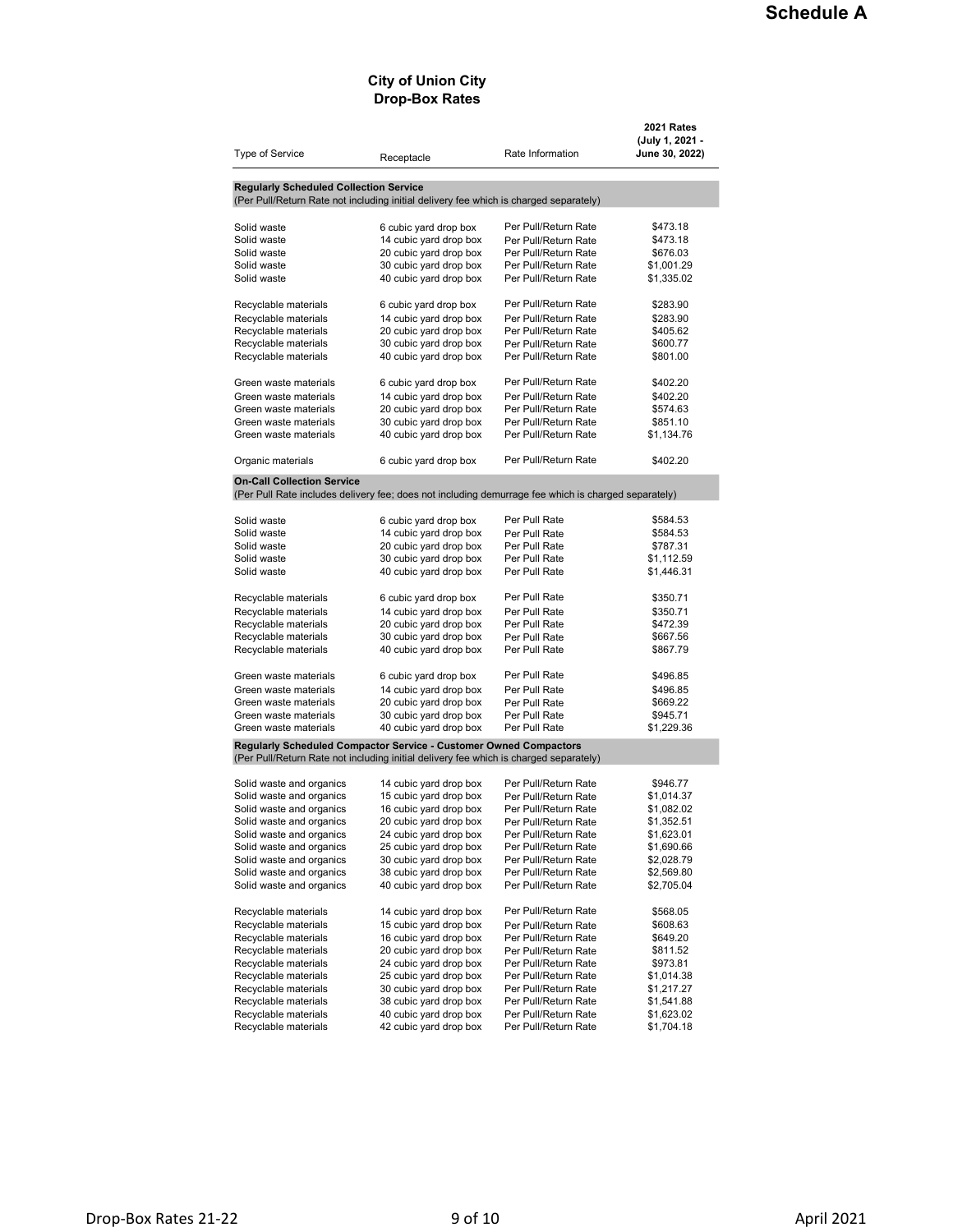#### City of Union City Drop-Box Rates

| <b>Type of Service</b>                                                                                                                                   | Receptacle                                       | Rate Information                                                                       | 2021 Rates<br>(July 1, 2021 -<br>June 30, 2022) |  |
|----------------------------------------------------------------------------------------------------------------------------------------------------------|--------------------------------------------------|----------------------------------------------------------------------------------------|-------------------------------------------------|--|
| Regularly Scheduled Compactor Service - Contractor-Owned Compactors                                                                                      |                                                  |                                                                                        |                                                 |  |
| (Per Pull/Return Rate not including initial delivery fee which is charged separately.<br>Rate does not include compactor lease and/or maintenance fees.) |                                                  |                                                                                        |                                                 |  |
|                                                                                                                                                          |                                                  |                                                                                        |                                                 |  |
| Solid waste and organics<br>Solid waste and organics                                                                                                     | 14 cubic yard drop box<br>15 cubic yard drop box | Per Pull/Return Rate<br>Per Pull/Return Rate                                           | \$946.77<br>\$1,014.37                          |  |
| Solid waste and organics                                                                                                                                 | 16 cubic yard drop box                           | Per Pull/Return Rate                                                                   | \$1,082.02                                      |  |
| Solid waste and organics                                                                                                                                 | 20 cubic yard drop box                           | Per Pull/Return Rate                                                                   | \$1,352.51                                      |  |
| Solid waste and organics                                                                                                                                 | 24 cubic yard drop box                           | Per Pull/Return Rate                                                                   | \$1,623.01                                      |  |
| Solid waste and organics                                                                                                                                 | 25 cubic yard drop box                           | Per Pull/Return Rate                                                                   | \$1,690.66                                      |  |
| Solid waste and organics                                                                                                                                 | 30 cubic yard drop box                           | Per Pull/Return Rate                                                                   | \$2,028.79                                      |  |
| Solid waste and organics                                                                                                                                 | 38 cubic yard drop box                           | Per Pull/Return Rate                                                                   | \$2,569.80                                      |  |
| Solid waste and organics                                                                                                                                 | 40 cubic yard drop box                           | Per Pull/Return Rate                                                                   | \$2,705.04                                      |  |
| Recyclable materials                                                                                                                                     | 14 cubic yard drop box                           | Per Pull/Return Rate                                                                   | \$568.05                                        |  |
| Recyclable materials                                                                                                                                     | 15 cubic yard drop box                           | Per Pull/Return Rate                                                                   | \$608.63                                        |  |
| Recyclable materials                                                                                                                                     | 16 cubic yard drop box                           | Per Pull/Return Rate                                                                   | \$649.20                                        |  |
| Recyclable materials                                                                                                                                     | 20 cubic yard drop box                           | Per Pull/Return Rate                                                                   | \$811.52                                        |  |
| Recyclable materials                                                                                                                                     | 24 cubic yard drop box                           | Per Pull/Return Rate                                                                   | \$973.81                                        |  |
| Recyclable materials                                                                                                                                     | 25 cubic yard drop box                           | Per Pull/Return Rate                                                                   | \$1,014.38                                      |  |
| Recyclable materials                                                                                                                                     | 30 cubic yard drop box                           | Per Pull/Return Rate                                                                   | \$1,217.27                                      |  |
| Recyclable materials                                                                                                                                     | 38 cubic yard drop box                           | Per Pull/Return Rate                                                                   | \$1,541.88                                      |  |
| Recvclable materials<br>Recyclable materials                                                                                                             | 40 cubic yard drop box<br>42 cubic yard drop box | Per Pull/Return Rate<br>Per Pull/Return Rate                                           | \$1,623.02<br>\$1,704.18                        |  |
| <b>Demurrage Charge</b>                                                                                                                                  |                                                  |                                                                                        |                                                 |  |
| All Material Types                                                                                                                                       | All drop box sizes                               | Weekly Rate*                                                                           | \$72.76                                         |  |
| <b>Delivery Service</b>                                                                                                                                  |                                                  |                                                                                        |                                                 |  |
|                                                                                                                                                          |                                                  |                                                                                        |                                                 |  |
| All Material Types                                                                                                                                       | All drop box sizes                               | Per-Occurrence Rate for<br>delivery to collection site                                 | \$107.78                                        |  |
| Overage Charge                                                                                                                                           |                                                  |                                                                                        |                                                 |  |
|                                                                                                                                                          |                                                  |                                                                                        |                                                 |  |
| All Material Types                                                                                                                                       | 6 cubic yard drop box                            | Per Occurrence Rate for<br>Material Placed in Box In<br>Excess of Drop Box<br>Capacity | \$72.60                                         |  |
| All Material Types                                                                                                                                       | 14, 30, 20, 30, 40 cubic<br>yard drop box        | Per-Cubic-Yard Rate<br>For Each Yard<br>in Excess of<br>Drop Box Capacity              | \$31.12                                         |  |
| <b>Relocation or Cancellation Charge</b>                                                                                                                 |                                                  |                                                                                        |                                                 |  |
| All Material Types                                                                                                                                       | All drop box sizes                               | Per-Relocation or<br><b>Cancellation Rate</b>                                          | \$152.91                                        |  |